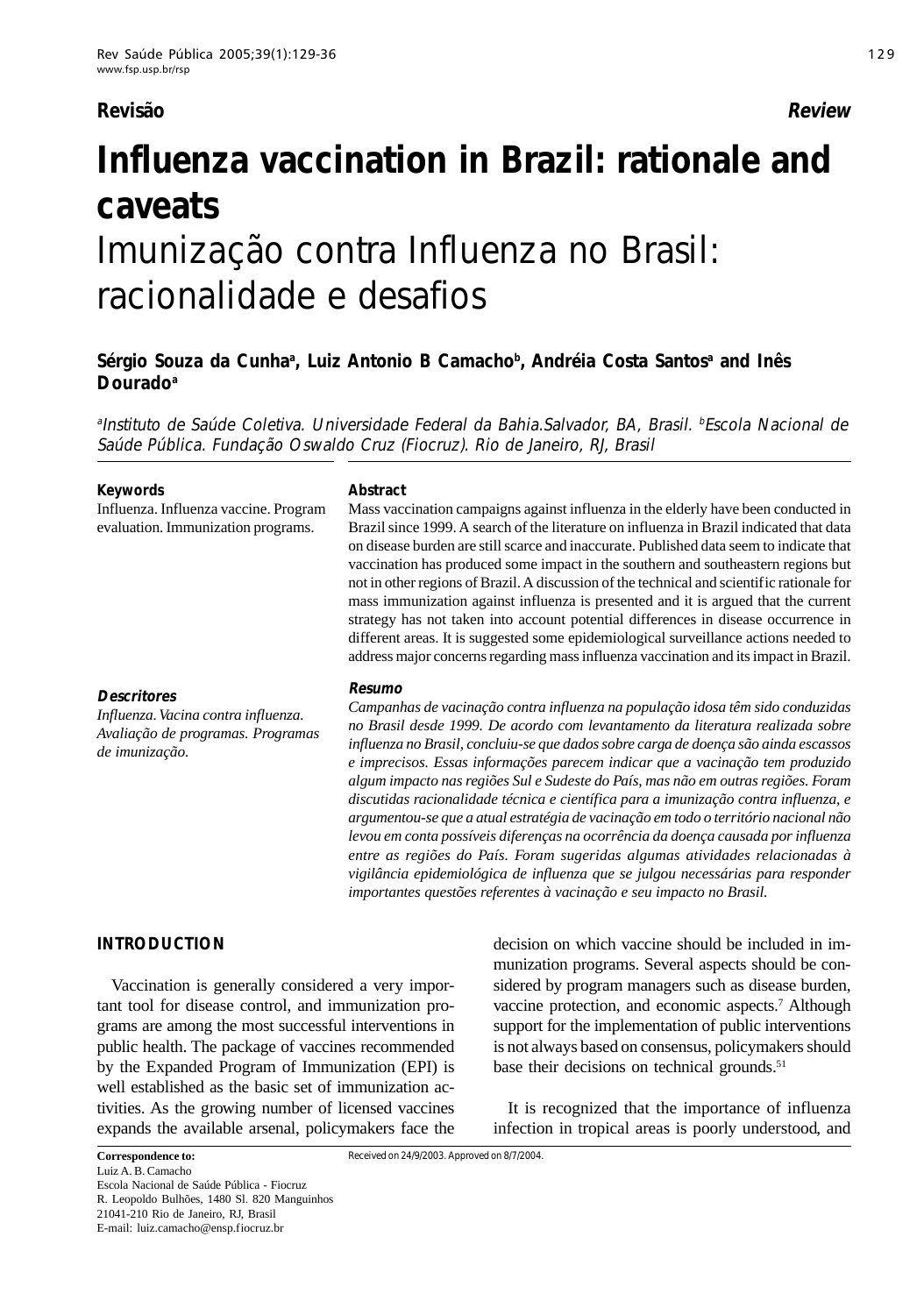research addressing this topic should be stimulated.39 However, it is not clear whether immunization as a result of vaccination for controlling annual epidemics plays a role in the preparedness against pandemics. There is no evidence so far that influenza vaccination led to a reduction in disease burden in tropical areas of Brazil, such as the Northern and Northeastern regions. In this scenario, immunization in tropical areas should be preceded by virus surveillance, assessment of disease burden and economic impact of annual influenza epidemics, as recommended by the 56<sup>th</sup> World Health Assembly on planning for preparedness for influenza pandemics and annual epidemics in the item regarding areas where there is no vaccination policy.52

The aim of the study is to present an analysis of the implementation of annual mass immunization campaign against influenza for people aged 60 years and older in Brazil focusing on its technical and scientific rationale. However, it is acknowledged the role of political will and government commitment as important elements in the decision making process. It is also acknowledged that progress has been made in influenza surveillance and control since publicfunded mass immunization has started in Brazil. Still, the debate on principles for introducing new vaccines is thought to be valuable in the future.

## **ISSUES CONCERNING THE IMPLEMENTATION OF NEW VACCINES – THE CASE OF INFLUENZA**

Some important technical issues guiding the decision making process for introducing new vaccines are: magnitude and distribution of the public health problem posed by the disease; availability of safe and efficacious vaccines; and social and economic implications of the intervention.<sup>7</sup>

## **DISEASE BURDEN: WHAT IS TO BE PREVENTED?**

The clinical presentation of influenza is typically a syndrome comprising fever, myalgia, headache, severe malaise, non-productive cough, sore throat, and rhinorrhea, called "influenza-like illness".5 In some individuals, influenza can cause severe disease, which often involves bacterial complications such as pneumonia, or exacerbation of underlying conditions such as pulmonary or cardiac disease.<sup>5</sup> Elderly population is a high risk group for severe complications of influenza, which lead to hospitalizations and deaths.20 The association of influenza infection and severe illness in this population is inferred from the link between seasonal increase in morbidity and mortality rates of respiratory disease and detection of influenza virus in the absence of other viruses.<sup>19</sup> This evidence supports vaccination against influenza targeting elderly population and applied before seasonal peaks.

The major benefit expected from vaccination in elderly population is a reduction of severe cases. Mild disease, absenteeism and loss of productivity are usually not considered major aims for vaccinating this population. It is important to note that influenza infection is not the only risk factor related to seasonal outbreaks of severe respiratory disease in elderly population.14,18,37,38 Furthermore, influenza infection does not always indicate detectable increase in the number of clinical cases. $6$ 

Influenza vaccination will only reduce the incidence of respiratory disease related to influenza infection. This component of respiratory morbidity corresponds to the epidemiological measure of potential impact known as "population attributable fraction," which can be interpreted as the proportion of the incidence of a disease in a population attributed to a specified factor.<sup>25</sup> This measure is a function of two factors: (1) magnitude of the incidence of influenza infection; and (2) magnitude of the association between influenza infection and morbidity and mortality due to respiratory diseases. This association is chiefly measured by the excess morbidity and mortality during seasonal periods and the concomitant detection of influenza virus, and not just by the incidence of respiratory disease.19 A high incidence of pneumonia in elderly population does not necessarily mean that influenza virus plays an important role in the disease burden related to these cases.

### **VACCINE PROTECTION**

To address the issue of vaccine protection the concepts of efficacy and effectiveness must be clarified. Vaccine efficacy is the percent reduction in the incidence of a disease among vaccinated compared to unvaccinated individuals under controlled conditions, and often based on laboratory confirmed cases.8,34 These study results can not be taken straightforwardly as indicating the effect of influenza vaccination under routine conditions, i. e., in health care units or mass immunization campaigns. Sub-optimal conditions prevail in routine or campaign immunization settings and vaccination in such a context is likely to have a lesser impact than that observed in efficacy studies. It should be noted that most studies on influenza vaccine were conducted among healthy young adults and the estimates of vaccine efficacy were for influenza-like disease,<sup>34</sup> not for severe cases. Efficacy estimates have ranged from 70% to 90% in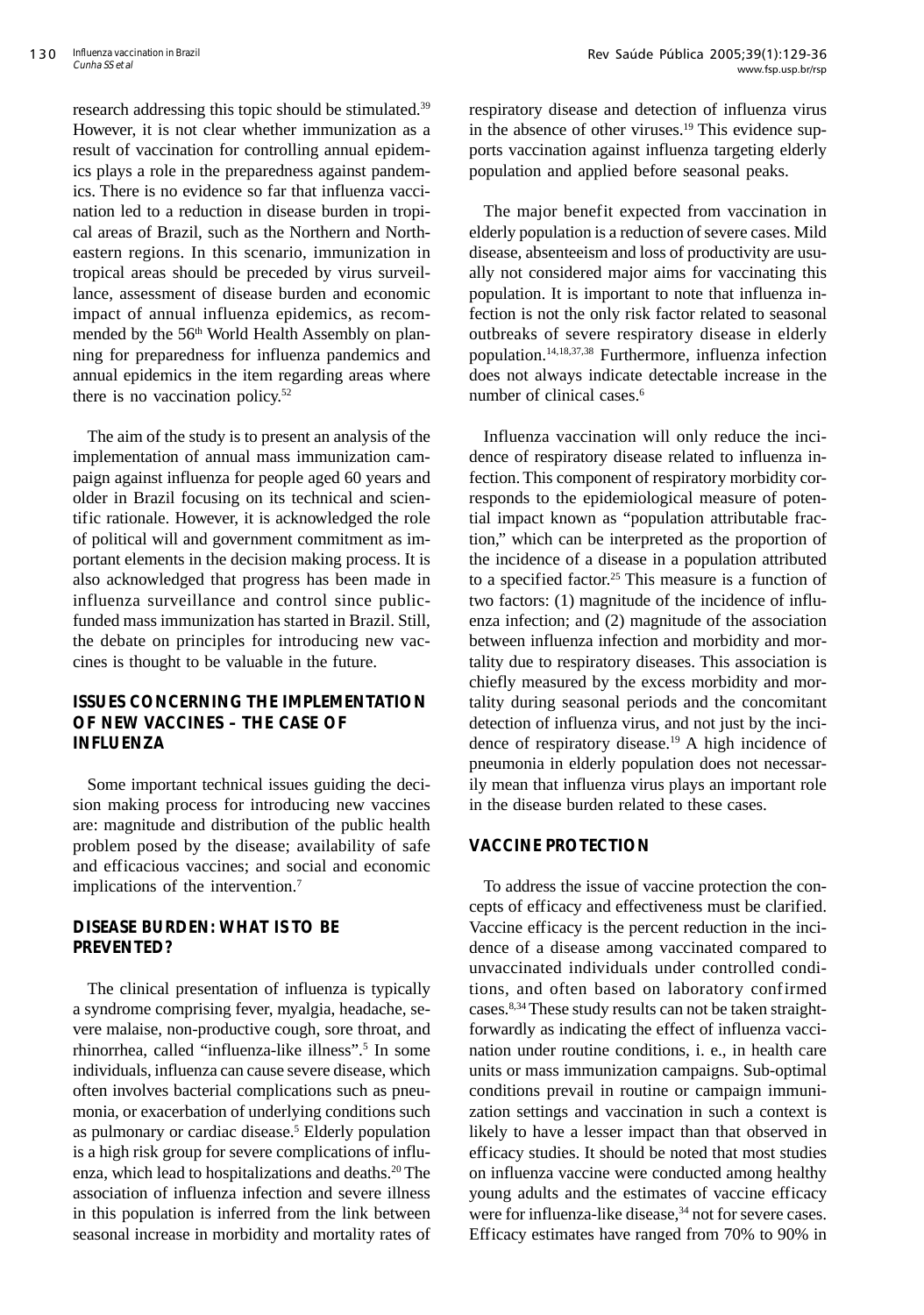laboratory confirmed cases. At least three clinical trials conducted among elderly people found vaccine efficacy between 60% and 67% in laboratory confirmed influenza-like illness,<sup>15,21,45</sup> not in severe cases leading to hospitalizations or death.

Differently, vaccine effectiveness is the percent reduction in the incidence of a disease among vaccinated compared to unvaccinated individuals under routine conditions, and may include cases regardless of laboratory confirmation, that is, non-influenza cases.8,34 Most studies estimating vaccine effectiveness among elderly people were observational. The estimate of vaccine effectiveness depends greatly on the outcome of interest. For example, in the metaanalysis carried out by Gross et al, $22$  vaccine protection ranged from 50% for pneumonia to 67% for death. A study conducted in United Kingdom among individuals aged 64 years or more showed a 21% vaccine effectiveness against hospitalizations for acute respiratory disease (with no reduction in hospital admissions outside influenza seasons).29 In a retrospective cohort study conducted in the Netherlands, no effect of vaccination was found on the contact rate of general practice during a mild epidemic period, and during an influenza epidemic the workload was reduced only in patients with cardiovascular or diabetic disease.49 Result generalization depends on the comparability of aspects such as vaccine storage and delivery, routine case definition, coverage rate, and contribution of influenza to disease burden. Furthermore, vaccine effectiveness also depends on antigenic match between the vaccine and circulating strains.

#### **HEALTH ECONOMIC EVALUATIONS**

In all societies, there are usually several health problems contending for limited resources, which make policymakers to set priorities in fund allocation. Ideally, the decision making process should use available information from health economic evaluation (HEE).2,12,27 HEE assesses the existing balance between resources and health outcomes, assisting in comparing and choosing interventions based on their benefits and available funds. There is a wide range of different types of evaluations, which can be carried out even before the implementation of a vaccination program.2 The outcomes can be appraised to represent preferences and priorities according to different viewpoints: society, government, and individual. In Brazil, HEE can generate crucial information, given the diversity in performance of health services, economic and epidemiological profiles, which imply different costs and priorities across the country.

Many HEE on influenza vaccination in elderly

people concluded that vaccination was a cost-saving measure.10,16,17,26,33,35,36,44 However, these results should be treated with great caution as they are very sensitive to differences in medical care and vaccination costs, and to the proportion of cases of severe respiratory disease related to influenza in each context. For example, if influenza occurs throughout the year without a seasonal pattern (as it seems to be in some Brazilian states), and is not importantly associated with hospitalization among elderly people, then vaccination against influenza may not be a cost-saving measure from a societal point of view.17 As another example, Allsup et al<sup>1</sup> conducted a randomized trial aimed to assess the cost-benefit of vaccination and concluded that vaccination among healthy people aged 65-74 years has not led to lower costs in primary care units in England and Wales.<sup>1</sup>

#### **INFLUENZA VACCINATION IN BRAZIL**

Mass immunization against influenza in Brazil started in 1999, at first targeting 11 million individuals aged 65 years or more. In 2000, the age limit was shifted to 60 years old. National immunization campaigns achieved a vaccination coverage rate ranging from 71.8% to 87.3%.<sup>48</sup> One of the major conditions that seemed to have favored the implementation of vaccination against influenza in Brazil was the success of the Brazilian National Immunization Program (PNI) of infant recommended vaccination. Only a mature immunization program could face the challenges posed by influenza vaccine: the need for yearly immunization in mass campaigns, and for achieving high coverage rates in a subset of the adult population using a vaccine that cannot be stockpiled because of annual changes in their composition.

#### **STUDIES ON INFLUENZA IN BRAZIL**

A literature search was conducted in data bases LILACs (Latin-American and Caribbean Health) and PUBMED between May-June 2003 (and reviewed in August 2004). The articles were short-listed to include only those with data on adult population obtained from the 1980s and onwards. There may be other studies but if so they were not published and thus were not available to be reviewed.

Several serological surveys were conducted in adult populations, mostly based on specific sub-populations such as students<sup>28</sup> and patients attending health services.<sup>9,13,24,32,46</sup> It is worth noting that only one was a population-based study,<sup>50</sup> and all of these studies, except two,<sup>9,46</sup> were conducted in the Southern parts of the country. More recently, Paiva et al<sup>41</sup> showed the circulating virus strain without estimating vac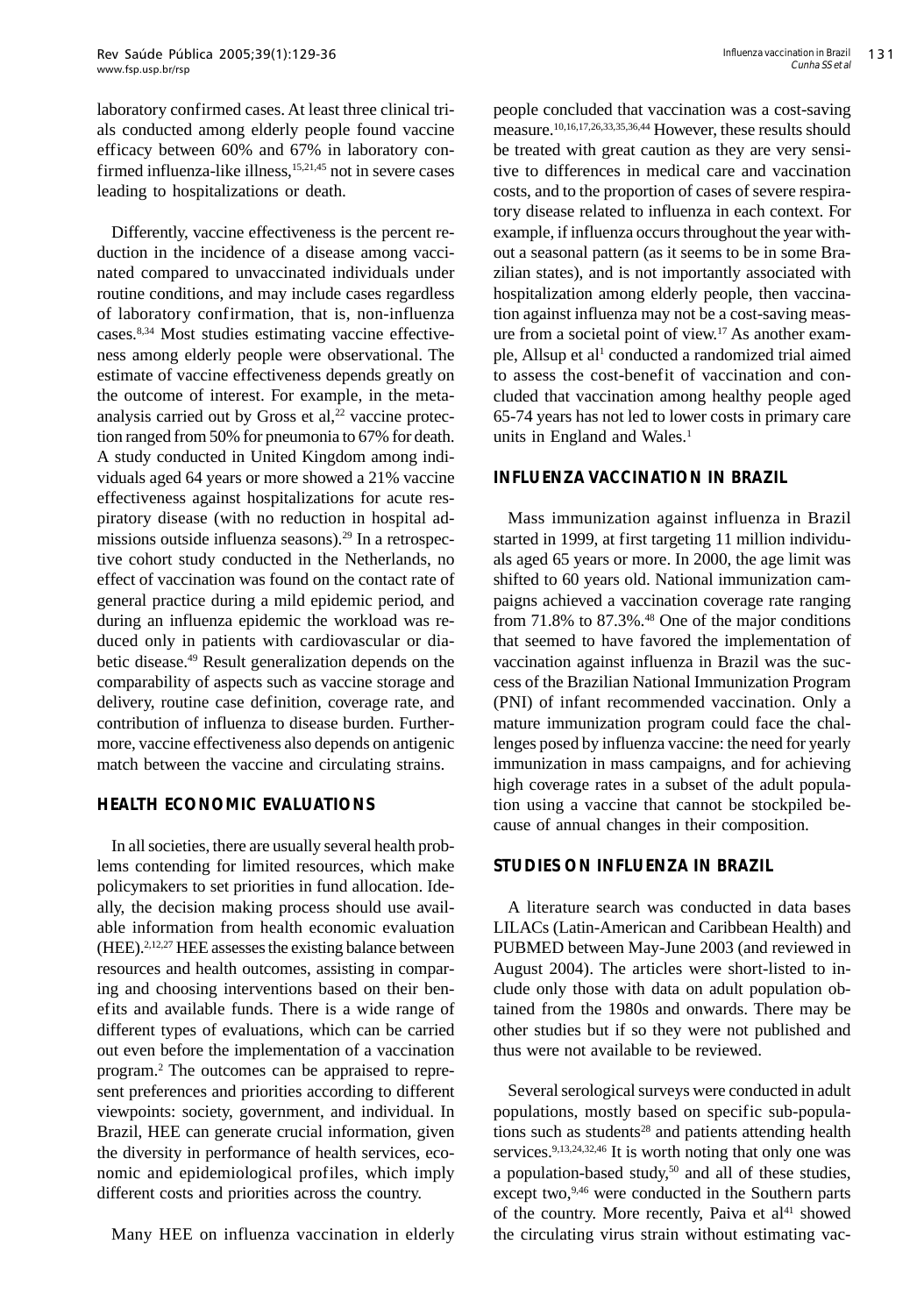cine efficacy. As most study populations came from specific sub-groups, generalization for a community at large had many pitfalls. These studies were very helpful in determining the circulating virus strains but did not contribute to assess either disease burden or the clinical attack rate of influenza.

There were some studies aimed to assess the impact of influenza vaccination. Paiva et al<sup>42</sup> described an outbreak of acute respiratory disease in a city of the Southeastern state of São Paulo in 1999, in which most cases were among individuals younger than 14 years old, but there is no reference of rates by age group. In that study population, the 1999 influenza campaign (before the outbreak) achieved a 72.4% coverage rate among those aged 65 years or more, and no case was observed in this age group. The latter suggested to the authors that vaccination elicited high protection against respiratory disease. However, vaccine effectiveness was not estimated.

Gutierrez et  $al^{23}$  described a retrospective cohort study conducted in a reference service in the city of São Paulo. This study aimed to assess whether the occurrence of respiratory disease in elderly population was different between those vaccinated and those unvaccinated against influenza in the 1999 campaign. There were no apparent differences related to the proportions of individuals who reported hospitalization, hospitalization for respiratory diseases, and antibiotics use (a proxy for bacterial infection and pneumonia). This finding could be due to lack of study power, but there was no description of such an estimate or sample size calculation. However, it was observed a statistically significant difference related to the number of episodes of influenza-like illness: vaccinated subjects had a lower mean number of episodes (1.5) than those unvaccinated (2.25). As these results were expressed in terms of mean values, they cannot be translated into vaccine effectiveness (percent reduction in incidence).

Brondi et al<sup>3</sup> reported a decrease in hospital admission rates observed after vaccination in the Southern and Southeastern regions of Brazil, but not in other regions. According to this study, the number of hospitalizations from pneumonia and chronic pulmonary obstructive disease in individuals in the vaccinated age group decreased in these regions in comparison to the period 1995-1998. Silvestre<sup>48</sup> also showed a 19.1% reduction in hospitalizations for pneumonia between June-August of the period 1999-2001 in comparison to the same period a year before the launch of the mass vaccination campaign. This reduction did not occur in age groups outside the target population. Unfortunately, these results were representative of the entire country and whether this reduction occurred in tropical areas was not showed, and the southern and southeastern regions were certainly overrepresented. Therefore, it is not possible to say this result can be generalized for the entire country.

Mixeu et  $al^{31}$  reported a randomized trial among healthy adults members of a Brazilian airline company and observed a 33% vaccine effectiveness for episodes of any severe flu-like illness and reduction in absenteeism.<sup>31</sup> However, these results can not be applied to vaccination targeting elderly people.

Economic assessments of mass immunization against influenza are scarce. Burckel et al<sup>4</sup> reported the only health economic evaluation carried out but it included only healthy workers and its results could not be applied to elderly people.

## **CAVEATS ON THE DECISION MAKING PROCESS OF IMPLEMENTING MASS IMMUNIZATION OF THE ELDERLY AGAINST INFLUENZA IN BRAZIL**

Reliable data are often unavailable to guide the decision making process in specific contexts, and the decision may be based on expertise judgment and literature review. However, caution should be exercised in using evidence from published results on influenza vaccine to analyze the Brazilian context. First, virus surveillance conducted in Brazil has demonstrated that influenza virus circulates in the country, and has shown the viral strains prevailing in specific settings.<sup>40</sup> However, this virus surveillance has neither contributed substantially to assess disease burden nor to assess the clinical attack rate of influenza. Second, most studies on influenza vaccine were conducted in the Northern Hemisphere, in countries with temperate climate where influenza peaks of incidence occur during the winter (influenza season). In those studies, influenza is recognized as an important cause of severe disease among elderly, leading to excess morbidity and mortality. At most, these results could be cautiously generalized to South and Southeast regions of Brazil, which have temperate climates. In Brazil, a large proportion of the population live in tropical areas, mainly in the Northeast and North regions, and there are around 4,880,000 inhabitants aged 60 years or older.<sup>30</sup>

In tropical and subtropical areas, circulation of influenza viruses occur throughout the year.<sup>53</sup> Indeed, a seasonal pattern is less pronounced in tropical areas, such as the North and Northeast Brazil, and the absence of seasonal peaks of respiratory diseases in these regions raises other questions. First, how can it be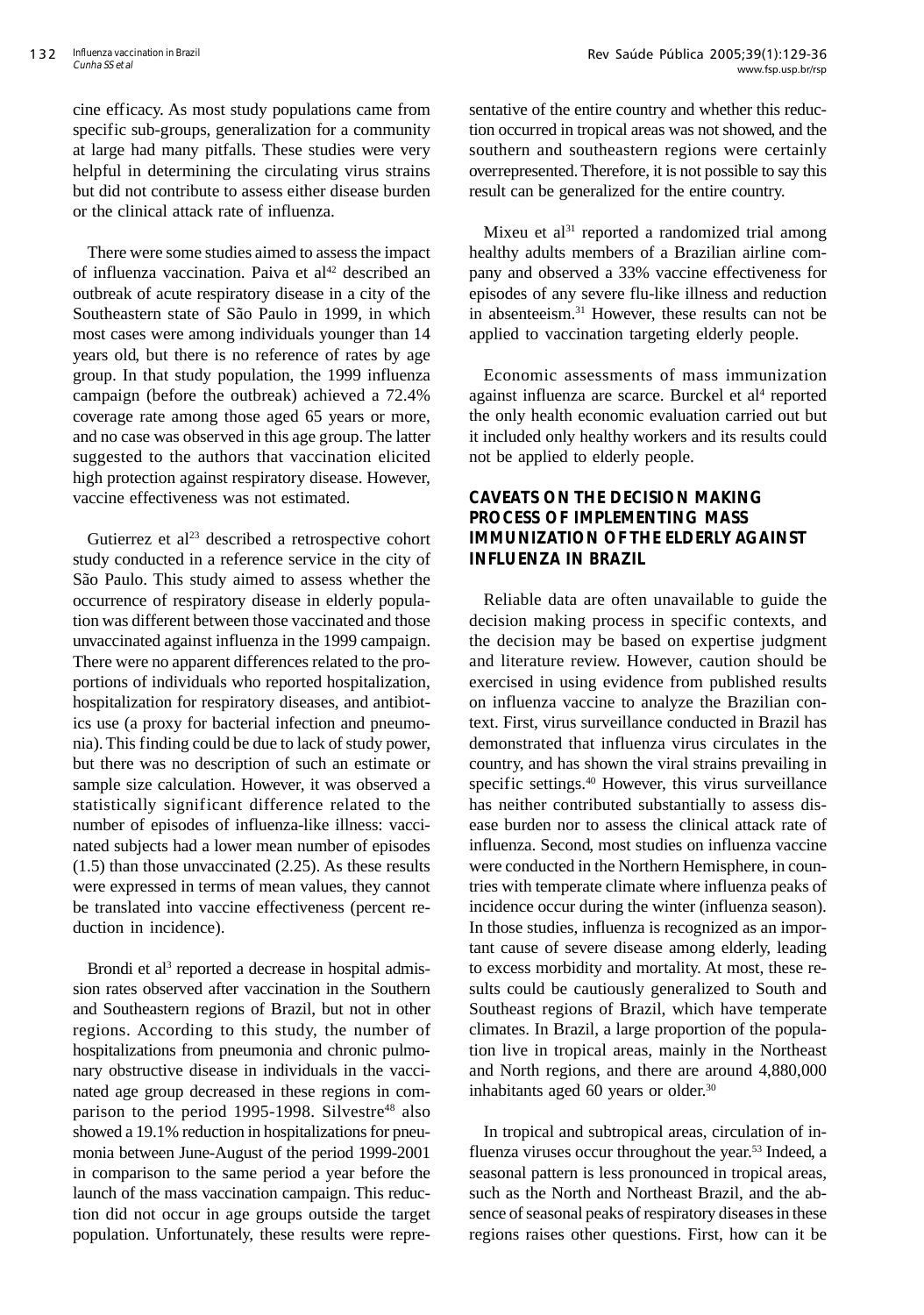assumed that influenza-related disease burden is important in such areas since there is no recognizable excess of morbidity and mortality? One could argue that the available data are on hospitalizations and there may still be severe cases unreported. However, these data are not available either. Second, seasonal peaks of influenza-related diseases, which occur in temperate areas, indicate a temporal concentration of cases, and provide the opportunity to maximize vaccine effectiveness. In the northern regions of Brazil, seasonal peaks may not be apparent or may occur in the rainy season, which does not coincide with the winter in Southern regions. Mass immunization campaigns have been conducted nationwide during the weeks preceding the influenza season in the South and Southeast, which is not the optimum period of the year for immunization in the Northern and Northeastern regions. But even if the timing for implementing vaccination in such regions is "adjusted", there is still the case of no temporal concentration of cases, and it is reasonable to anticipate that vaccine impact on reducing disease burden will be much less than expected.<sup>17</sup> In fact, Brondi et al<sup>3</sup> have not observed an impact in the Northern regions of Brazil.

Support for the implementation of public interventions is not always based on consensus. As for influenza, the recent debate on the decision of Ontario government (Canada) to expand influenza vaccination in  $2000^{11,47}$  revealed the different views of manufacturers representatives and scholars and worked as a good example of lack of consensus on how to implement such vaccination. On one hand, it was argued that there was already convincing evidence on the vaccine efficacy and its cost-effectiveness, and on the importance of being prepared for an influenza pandemic.47 On the other hand, it was argued that there were neither predictions on the impact of such vaccination nor estimates of disease burden related to influenza, nor studies aimed to assess whether it was the best way to allocate resources.<sup>11</sup>

In conclusion, it is agreed that virus surveillance is important as the rationale for surveillance of a worldwide infection with potential for pandemics are long well recognized.<sup>19,39,43</sup> But one should recast the question: if no reduction in disease burden is observed in all Brazilian regions, is the current annual vaccination nationwide justifiable? Policymakers often have to make decisions despite the uncertainty of the benefits of public interventions.<sup>51</sup> It is worth reminding that in the 1990's vaccines against hepatitis B and rubella were introduced in public health services in different periods in Brazilian states based on regional epidemiological and programmatic data. With the same rationale, it may be justifiable to reexamine mass immunization against influenza in the northern parts of the country.

# **THE ROLE OF INFLUENZA EPIDEMIOLOGICAL SURVEILLANCE**

Given such considerations, it is envisaged three major activities of the influenza surveillance system to address questions to guide the decision making process in health policy.

First, it is necessary to better determine the burden of the influenza-related diseases.39 This task implies not only identifying prevailing viral strains and ascertaining antigenic vaccine match but also estimating the contribution of influenza to morbidity and mortality in different regions.

Second, it is necessary to demonstrate whether influenza vaccination through immunization campaigns has been able to reduce disease burden and, if so, where this was achieved. Establishing the areas where vaccination is effective is particularly important where climate conditions and epidemiologic profile of respiratory diseases among elderly people differ from those of temperate settings. This is a challenging task given that influenza may have seasonal distribution, the proportion of severe respiratory disease related to influenza varies with age, and large-scale vaccinations were already implemented. All these factors imply methodological difficulties such as:

- (1) the simple comparison of hospitalization rates before and after vaccination in short time-series may be limited to show vaccine impact, given natural and temporal variations in disease occurrence. Preliminary evidence of the impact of immunization against influenza on elderly population needs further analysis since available data on hospitalizations may be unreliable as the records are generated for billing purposes. Moreover, hospital admission is taken as a proxy of disease severity but regional differences in access to health care and in care seeking behavior may hamper comparability across regions;
- (2) as occurrence and severity of influenza-related diseases varies with age, hospitalization rates among those aged below 60 years (outside vaccination target population) cannot be used to indicate disease occurrence in the target population, neither for the rates among unvaccinated individuals nor for the temporal variations;
- (3) vaccination coverage rate and contribution of influenza to hospitalization rates vary in different regions, implying that any assessment should be undertaken and reported separately for each geographical area rather than for the whole country,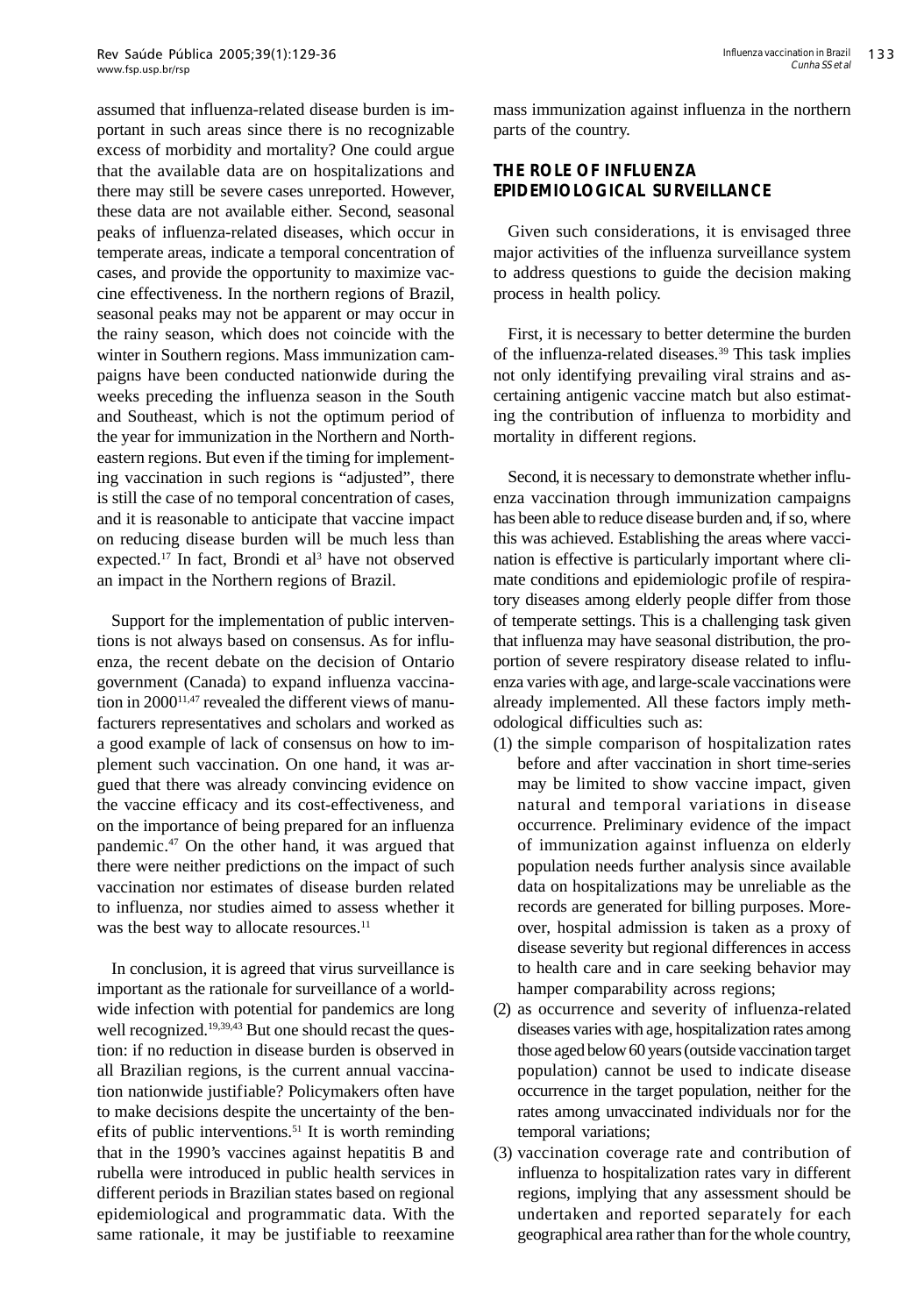given that the South and Southeast regions are over represented.

Third, economic evaluations are essential to rank priorities for immunization across states, considering vaccine high costs and differences in the economic burden from other compelling diseases and their control programs.

These actions require the partnership of research centers to be better managed. The result of time and resources invested in such actions are invaluable con-

## **REFERENCES**

- 1. Allsup S, Gosney M, Haycox AMR. Cost-benefit evaluation of routine influenza immunisation in people 65-74 years of age. Health Technol Assess 2003;7:iii-x,1-65.
- 2. Baltussen R, Reiner L, Ament A. Real world designs in economic evaluation. Bridging the gap between clinical research and policy-making. Pharmacoeconomics 1999;16:449-58.
- 3. Brondi L, Barbosa J. Vacina contra influenza: experiencia en Brasil. In: Resúmenes de lo 12º Congreso Latinoamericano de Pediatria-taller sobre imunizaciones; 2000; Montevideo-Uruguay. Montevideo; 2000. p. 26-27.
- 4. Burckel E, Ashraf T, de Sousa Filho JP, Forleo Neto E, Guarino H, Yauti C et al. Economic impact of providing workplace influenza vaccination. A model and case study application at a Brazilian pharmachemical company. Pharmacoeconomics 1999;16:563-76.
- 5. Centers for Disease Control and Prevention. Prevention and control of influenza: recommendations of the Advisory Committee on Immunization Practices. MMWR Recomm Rep 2002;51(RR-3):1-31.
- 6. Chakraverty P, Cunningham P, Shen GZ, Pereira MS. Influenza in the United Kingdom 1982-1985. J Hyg (Lond) 1986;97:347-58.
- 7. Chunharas S. Discussion: what are the types of data needed? In: Cutts FT, Smith PG, editors. Vaccination and world health. West Sussex: John Wiley & Sons; 1994. p. 139-40.
- 8. Clemens J, Brenner R, Menng M, Tafari N, Lowe C. Evaluating new vaccines for developing countries. Efficacy or effectiveness? JAMA 1996;275:390-7.
- 9. Cruz MEM, Zaidan AME, Rodrigues MML, Sa JPO, Silva NM, Oliveira JF. Incidence of influenza A and B viruses among the population of Maceió-AL, Brazil. Rev Bras Anal Clin 1999;31:9-11.

sidering that the effort to start and maintain additional vaccination activities are substantial, and once started, it is very difficult to justify its discontinuation to the community.

#### **ACKNOWLEDGEMENTS**

 To Dr. Marilda M. Siqueira of Instituto Oswaldo Cruz, reference laboratory for influenza virus isolation, and Dr. Eduardo Hage Carmo, of Secretaria de Vigilância em Saúde (Health Surveillance Department) of the Ministério da Saúde, Brazil.

- 10. Davis JW, Lee E, Taira DA, Chung RS. Influenza vaccination, hospitalizations, and costs among members of a Medicare managed care plan. Med Care 2001;39:1273-80.
- 11. Demicheli V. Mass influenza vaccination in Ontario: is it worthwhile? CMAJ 2001;164:38-9.
- 12. Demicheli V, Jefferson TO. Economic aspects of vaccination. Vaccine 1996;14:941-3.
- 13. do Nascimento JP, Chaves JR, Ferreira V, Siqueira MM, Krawczuk MM, Deane Gde M et al. Influenza surveillance on Rio de Janeiro between 1980-1981: a virological and serological study. Mem Inst Oswaldo Cruz 1984;79:169-73.
- 14. Dowell SF, Anderson LJ, Erdman DD, Plouffe JF, File TMJ, Marston BJ et al. Respiratory syncytial virus is an important cause of community-acquired lower respiratory infection among hospitalized adults. J Infect Dis 1996;174:456-62.
- 15. Edmondson WP, Rothemberg R, White PW. A comparison of subcutaneous, nasal, and combined influenza vaccination. II.Protection against natural challenge. Am J Epidemiol 1971;93:480-6.
- 16. Fedson DS. Evaluating the impact of influenza vaccination. A North American perspective. Pharmacoeconomics 1996;9:54-61.
- 17. Fitzner KA, Shortridge KF, McGhee SM, Hedley AJ. Cost-effectiveness study on influenza prevention in Hong Kong. Health Policy 2001;56:215-34.
- 18. Fleming DM, Cross KW. Respiratory syncytial virus or influenza? Lancet 1993;342:1507-10.
- 19. Ghendon Y. Influenza surveillance. Bull World Health Organ 1991;69:509-15.
- 20. Glezen WP. Serious morbidity and mortality associated with influenza epidemics. Epidemiol Rev 1982;4:25-44.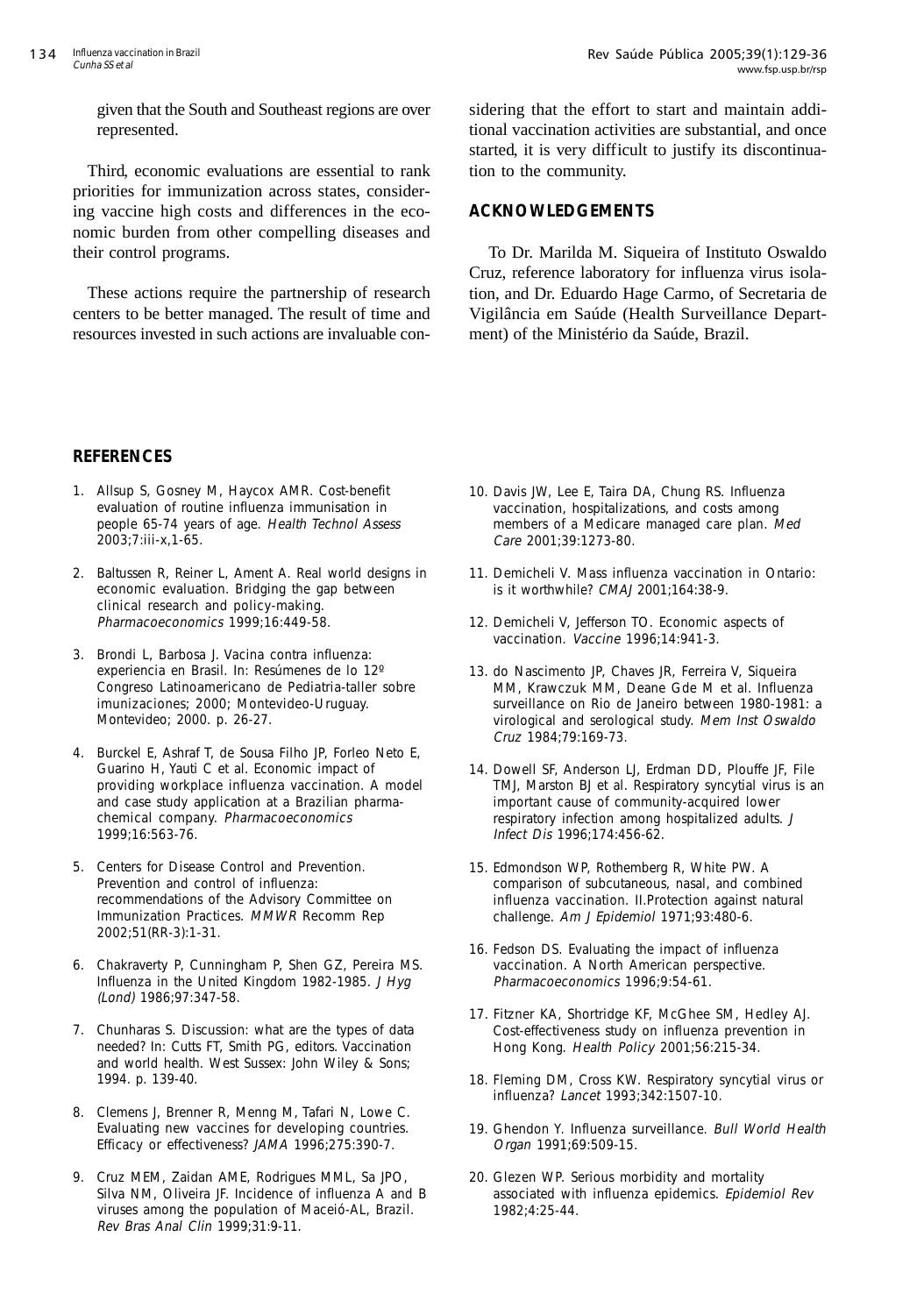- 21. Govaert TM, Thijs CT, Masurel N, Sprenger MJ, Dinant GJ, Knottnerus JA. The efficacy of influenza vaccination in elderly individuals. A randomized double-blind placebo-controlled trial. JAMA 1994;7:1661-5.
- 22. Gross PA, Hermogenes AW, Sacks HS, Lau J, Levandowski RA. The efficacy of influenza vaccine in elderly persons. A meta-analysis and review of the literature. Ann Intern Med 1995;123:518-27.
- 23. Gutierrez EB, Li HY, Santos AC, Lopes MH. Effectiveness of influenza vaccination in elderly outpatients in São Paulo city, Brazil. Rev Inst Med Trop São Paulo 2001;43:317-20.
- 24. Ishida MA, Sakakibara S, Yokota Y, Yamaguchi A. Frequency of antibodies against type A and B influenza virus in inhabitants of the city of São Paulo, Brazil, in 1982. Rev Inst Adolfo Lutz 1985;45:53-9.
- 25. Kleinbaum DG, Kupper LL, Morgenstern H. Chapther 9: Measures of potential impact and summary of the measures. In: Epidemiologic research: principles and quantitative methods. New York: Van Nostrand Reinhold; 1982. p. 159-79.
- 26. Levy E. French economic evaluations of influenza and influenza vaccination. Pharmacoeconomics 1996;9:62-6.
- 27. Mahoney RT, Maynard JE. The introduction of new vaccines into developing countries. Vaccine 1999;17:646-52.
- 28. Mancini DAP, Tavares VR, Espindola CPM. Serological investigation of influenza type A and B in university students. Rev Saúde Pública 1991;25:379-85.
- 29. Mangtani P, Cumberland P, Hodgson CR, Roberts JA, Cutts FT, Hall AJ. A cohort study of the effectiveness of influenza vaccine in older people, performed using the United Kingdom general practice research database. J Infect Dis 2004;190:1-10.
- 30. Ministério da Saúde/ DATASUS. Informações demográficas e socioeconômicas. Available in http:// www.datasus.gov.br [8 mar 2003]
- 31. Mixeu MA, Vespa GN, Forleo-Neto E, Toniolo-Neto J, Alves PM. Impact of influenza vaccination on civilian aircrew illness and absenteeism. Aviat Space Environ Med 2002;73:876-80.
- 32. Motta FC, Luiz MO, Couceiro JN. Serological analysis reveals circulation of influenza C viruses, Brazil. Rev Saúde Pública 2000;34:204-5.
- 33. Mullooly JP, Bennett MD, Hornbrook MC, Barker WH, Williams WW, Patriarca PA et al. Influenza vaccination programs for elderly persons: costeffectiveness in a health maintenance organization. Ann Intern Med 1994;15:947-52.
- 34. Nichol KL. Efficacy/clinical effectiveness of inactivated influenza virus vaccines in adults. In: Nicholson K, Webster RG, Hay AJ, editors. Textbook of influenza. Oxford (UK): Blackwell Science; 1998. p. 358-72.
- 35. Nichol KL, Margolis KL, Wouremna J, von Sternberg T. Effectiveness of influenza vaccine in the elderly. Gerontology 1996;42:274-9.
- 36. Nichol KL, Wuorenma J, von Sternberg T. Benefits of influenza vaccination for low-, intermediate-, and high-risk senior citizens. Arch Intern Med 1998;14:1769-76.
- 37. Nicholson KG. Impact of influenza and respiratory syncytial virus on mortality in England and Wales from January 1975 to December 1990. Epidemiol Infect 1996;116:51-63.
- 38. Nicholson KG, Kent J, Hammersley V, Cancio E. Acute viral infections of upper respiratory tract in elderly people living in the community: comparative, prospective, population based study of disease burden. BMJ 1997;315:1060-4.
- 39. Organización Panamericana de la Salud. Organización Mundial de la Salud. 37ª Sessión del Subcomité de Planificación Y Programación del Comité Ejecutivo. Available from: URL: http:// www.paho.org/Spanish/GOV/CE/SPP/spp37-09-s.pdf [2003 Mar 4].
- 40. Paiva TM, Ishida MA, Forléo-Neto E, Toniolo-Neto J, Gonçalvez MG, Benega MA et al. Epidemiologicalstudy of influenza virus in Brazil from 1996-1998. VIRUS Rev Res 2000;5:51-63.
- 41. Paiva TM, Ishida MA, Gonçalves MG, Benega MA, Souza MCO, Cruz AS. Occurrence of Influenza B/ Hong Kong-like Strains in Brazil, during 2002. Rev Inst Med Trop São Paulo 2003;45:51-2.
- 42. Paiva TM, Ishida MA, Hanashiro KA, Scolaro RM, Goncalves MG, Benega MA et al. Outbreak of influenza type A (H1N1) in Iporanga, São Paulo State, Brazil. Rev Inst Med Trop São Paulo 2001;43:311-5.
- 43. Pereira MS. Global surveillance of influenza. Br Med Bull 1979;35:9-14.
- 44. Postma MJ, Bos JM, van Gennep M, Jager JC, Baltussen R, Sprenger MJ. Economic evaluation of influenza vaccination. Assessment for The Netherlands. Pharmacoeconomics 1999;16:33-40.
- 45. Rudenko LG, Arden NH, Grigorieva E, Naychin A, Rekstin A, Klimov AI et al. Immunogenicity and efficacy of Russian live attenuated and US inactivated influenza vaccines used alone and in combination in nursing home residents. Vaccine 2000;15:308-18.
- 46. Santos DE, Cardias CA, Mello WA. Seroepidemiological survey for influenza virus in Belém, Pará, Brasil. Cad Saúde Pública 1997;13:11-125.
- 47. Schabas RE. Mass influenza vaccination in Ontario: a sensible move. CMAJ 2001;164:36-7.
- 48. Silvestre JA. Capítulo 67: o impacto da vacinação antiinfluenza na população idosa. In: Freitas EV, Py L, Neri AL, Cançado FAX, Gorzoni ML, Rocha SM, editors. Tratado de geriatria e gerontologia. Rio de Janeiro: Guanabara Koogan; 2002. p. 569-73.